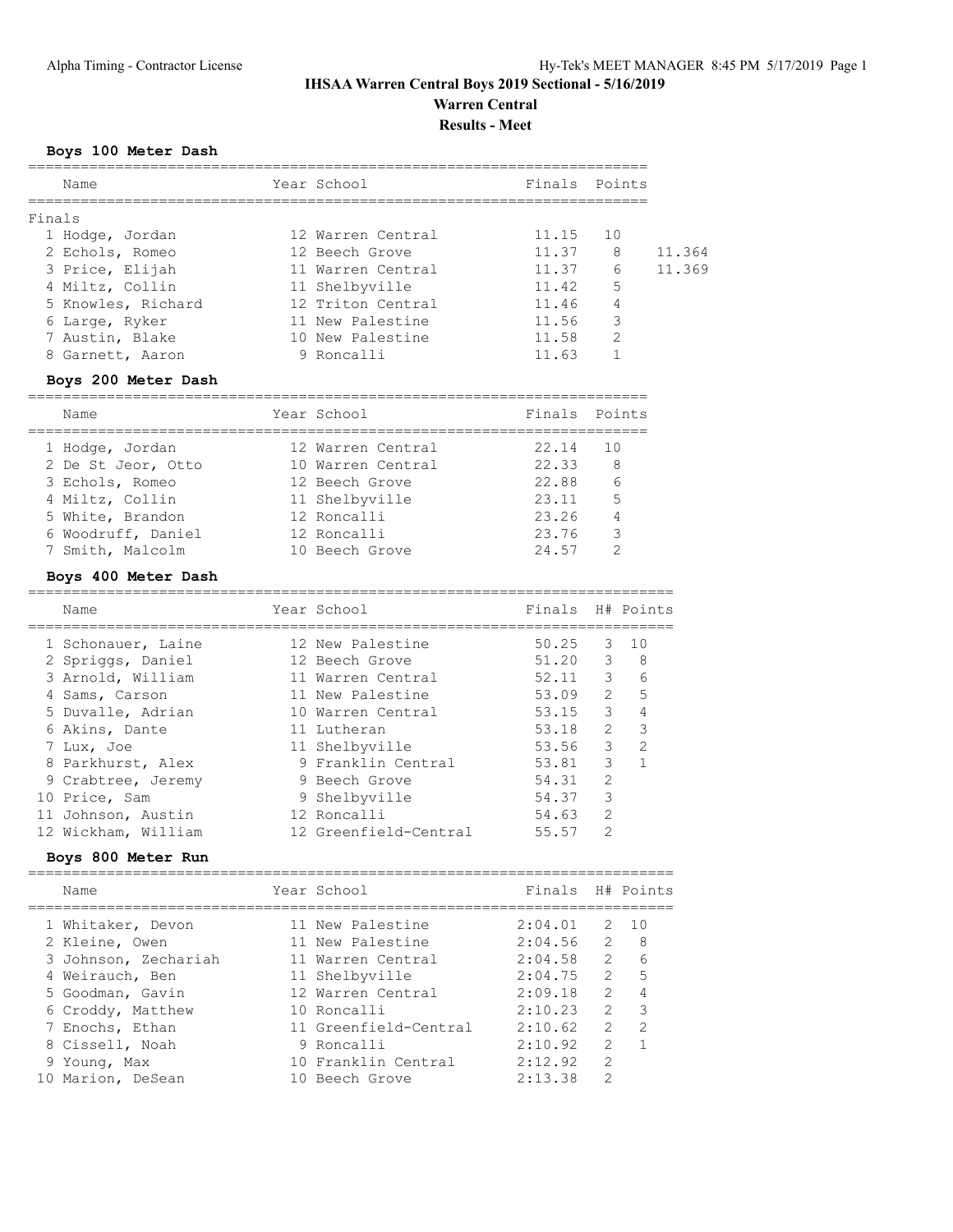# **IHSAA Warren Central Boys 2019 Sectional - 5/16/2019 Warren Central**

**Results - Meet**

# **....Boys 800 Meter Run**

| 11 Curiel, William        | 11 Scecina     | 2:14.65 1 |  |
|---------------------------|----------------|-----------|--|
| 12 Moreno Fierro, Anthony | 11 Beech Grove | 2:16.38   |  |

### **Boys 1600 Meter Run**

| Name                  | Year School           | Finals Points |                |
|-----------------------|-----------------------|---------------|----------------|
| 1 Austin, Drew        | 12 New Palestine      | 4:27.75       | 10             |
| 2 Perkins, Nicholas   | 12 Roncalli           | 4:28.09       | 8              |
| 3 Collins, Josh       | 12 New Palestine      | 4:29.81       | 6              |
| 4 Healey, Justin      | 10 Franklin Central   | 4:32.00       | 5              |
| 5 Baker, Matt         | 11 Shelbyville        | 4:37.77       | $\overline{4}$ |
| 6 Niemeier, Parker    | 12 Greenfield-Central | 4:37.92       | 3              |
| 7 Wong, Logan         | 11 Roncalli           | 4:37.96       | $\mathcal{P}$  |
| 8 Sasser, Kevin       | 10 Warren Central     | 4:52.00       | 1              |
| 9 Kurtz, Noah         | 12 Franklin Central   | 4:52.69       |                |
| 10 Sitzman, Jacob     | 10 Scecina            | 4:56.09       |                |
| 11 Lagle, Alex        | 12 Beech Grove        | 4:58.71       |                |
| 12 Foreman, Nathaniel | 12 Warren Central     | 4:59.27       |                |

# **Boys 3200 Meter Run**

| Name                  | Year School           | Finals   | Points         |
|-----------------------|-----------------------|----------|----------------|
| 1 Perkins, Nicholas   | 12 Roncalli           | 9:43.64  | 10             |
| 2 Bye, Keith          | 11 Warren Central     | 10:09.11 | - 8            |
| 3 Kinnaman, Conner    | 11 Greenfield-Central | 10:13.76 | 6              |
| 4 Harrison, Kyler     | 12 New Palestine      | 10:17.57 | 5              |
| 5 Baker, Matt         | 11 Shelbyville        | 10:31.09 | $\overline{4}$ |
| 6 Andry, Jackson      | 10 Franklin Central   | 10:33.31 | 3              |
| 7 Hackler, William    | 11 Franklin Central   | 10:37.60 | $\mathcal{P}$  |
| 8 Darley, Colin       | 9 New Palestine       | 10:41.31 |                |
| 9 Irwin, Liam         | 11 Roncalli           | 10:48.48 |                |
| 10 Muckerheide, Luke  | 10 Greenfield-Central | 10:51.24 |                |
| 11 Galeana, Sebastian | 12 Warren Central     | 10:57.79 |                |
| 12 Sitzman, Jacob     | 10 Scecina            | 11:11.26 |                |

# **Boys 110 Meter Hurdles**

| Name                   | Year School         | Finals Points |               |
|------------------------|---------------------|---------------|---------------|
| 1 Ouarles, Malachi     | 12 Franklin Central | 14.29         | 10            |
| 2 Hollis, Tyson        | 11 Warren Central   | 15.40         | 8             |
| 3 Middlebrook, Tavon   | 12 Scecina          | 16.36         | 6             |
| 4 Johnson, Jared       | 12 Warren Central   | 16.48         | 5             |
| 5 Looney, Aidan        | 11 Roncalli         | 16.91         | 4             |
| 6 Harsin, Dylan        | 10 New Palestine    | 17.07         | 3             |
| 7 Cutshaw, Ethan       | 9 Iutheran          | 17.22         | $\mathcal{P}$ |
| 8 Erickson, Lucas      | 9 Roncalli          | 17.89         |               |
| Boys 300 Meter Hurdles |                     |               |               |

| Name               | Year School         | Finals H# Points |  |
|--------------------|---------------------|------------------|--|
| 1 Ouarles, Malachi | 12 Franklin Central | 38.64 3 10       |  |
|                    |                     |                  |  |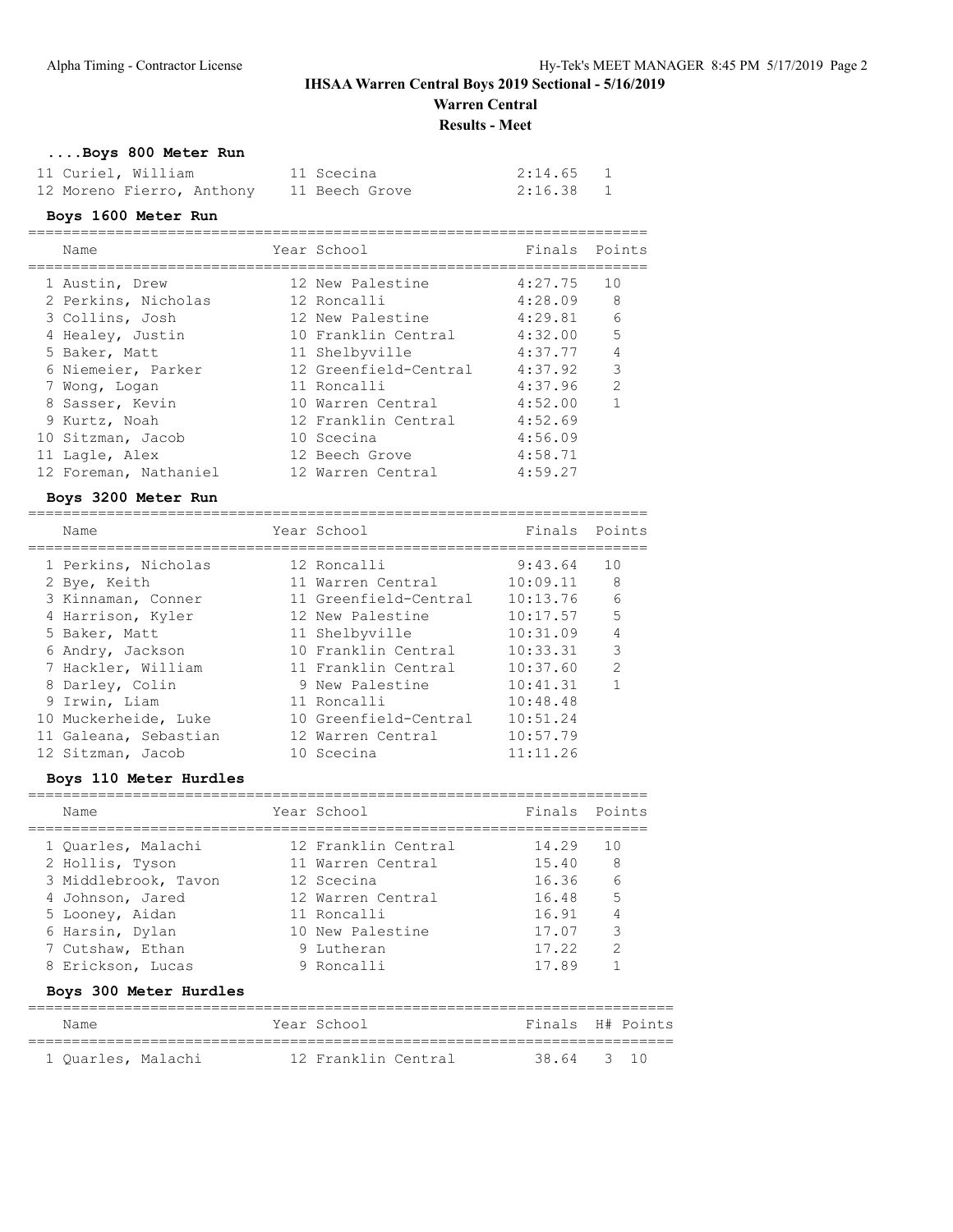**Warren Central Results - Meet**

#### **....Boys 300 Meter Hurdles**

|                                                                                                                                                                                             |                                                                                                            |                                                                                      | 3                                         |                                                               | 41.671                                                                                 |
|---------------------------------------------------------------------------------------------------------------------------------------------------------------------------------------------|------------------------------------------------------------------------------------------------------------|--------------------------------------------------------------------------------------|-------------------------------------------|---------------------------------------------------------------|----------------------------------------------------------------------------------------|
|                                                                                                                                                                                             |                                                                                                            |                                                                                      |                                           |                                                               | 41.671                                                                                 |
|                                                                                                                                                                                             |                                                                                                            |                                                                                      |                                           |                                                               | 41.679                                                                                 |
|                                                                                                                                                                                             |                                                                                                            |                                                                                      | $\mathbf{3}$                              |                                                               |                                                                                        |
|                                                                                                                                                                                             |                                                                                                            |                                                                                      |                                           |                                                               |                                                                                        |
|                                                                                                                                                                                             |                                                                                                            |                                                                                      | 2                                         |                                                               |                                                                                        |
|                                                                                                                                                                                             |                                                                                                            |                                                                                      |                                           |                                                               |                                                                                        |
|                                                                                                                                                                                             |                                                                                                            |                                                                                      | 3                                         |                                                               |                                                                                        |
|                                                                                                                                                                                             |                                                                                                            |                                                                                      | -2                                        |                                                               |                                                                                        |
|                                                                                                                                                                                             |                                                                                                            |                                                                                      | -2                                        |                                                               |                                                                                        |
|                                                                                                                                                                                             |                                                                                                            |                                                                                      | 2                                         |                                                               |                                                                                        |
| 2 Turentine, Mark<br>2 Hollis, Tyson<br>4 Middlebrook, Tavon<br>5 Hodge, Matteo<br>6 Harsin, Dylan<br>7 Hooten, Zander<br>9 Collier-Smith, Jaeden<br>10 Cutshaw, Ethan<br>12 Richart, aaron | 12 Scecina<br>10 New Palestine<br>9 Roncalli<br>11 Roncalli<br>9 Lutheran<br>11 Lutheran<br>10 Beech Grove | 11 Warren Central<br>11 Warren Central<br>11 Franklin Central<br>12 Lighthouse Chart | 41.68<br>44.58<br>44.66<br>45.32<br>46.39 | 43.94<br>44.03<br>$\overline{\mathbf{3}}$<br>44.04<br>44.07 3 | 41.68 3 7<br>41.68 3 5<br>$\overline{4}$<br>$\overline{\phantom{a}}$<br>$\overline{2}$ |

#### **Boys 4x100 Meter Relay**

========================================================================== School **Finals H#** Points ========================================================================== 1 Warren Central 42.61 2 10 1) Price, Elijah 11 2) Purcell, Roman 11 3) Hodge, Jordan 12 (4) Shannon, Tylan 12 2 Shelbyville 43.49 2 8 1) Sims, Elijah 11 2) Clark, Tim 12 3) McKenney, Tyson 12 (4) Miltz, Collin 11 3 Roncalli 44.11 2 6 1) Garnett, Aaron 9 2) Woodruff, Daniel 12 3) Johnson, Austin 12 4) White, Brandon 12 4 Beech Grove 44.36 2 5 1) Spriggs, Daniel 12 2) Washington, Teron 11 3) Echols, Romeo 12 (4) Smith, Malcolm 10 5 Triton Central 45.00 1 4 1) Crouse, Stewart 12 2) Walters, Trent 11 3) Borinstein, Beau 12 4) Knowles, Richard 12 6 Indianapolis Scecina Memorial 45.17 1 3 1) Woods, TyiShaun 11 2) Middlebrook, Tavon 12 3) Thomas, Joshua 10 4) Edwards, Marquis 11 7 Franklin Central 45.26 2 2 1) Robinson, Tasa 10 2) Kamara, Ahmad 11 3) Thomas, Kyeem 11 4) Hodge, Luca 11 8 New Palestine 45.45 2 1 1) Payton, Nick 12 2) Austin, Blake 10 3) Spegal, Charlie 11 (4) Large, Ryker 11 9 Greenfield-Central 46.87 1 1) Phillips, Jordan 11 2) Hennessey-Trotter, Avery 12 3) Wheeler, Brock 11 4) Looper, Wyatt 11

#### **Boys 4x400 Meter Relay**

========================================================================== School **Finals H# Points** ========================================================================== 1 Warren Central 3:29.79 2 10 1) Duvalle, Adrian 10 2) De St Jeor, Otto 10 3) Arnold, William 11 4) Ferrell, Isaiah 11 2 New Palestine 3:31.46 2 8 1) Schonauer, Laine 12 2) Sams, Carson 11 3) Collins, Josh 12 4) Austin, Drew 12 3 Roncalli 3:32.45 2 6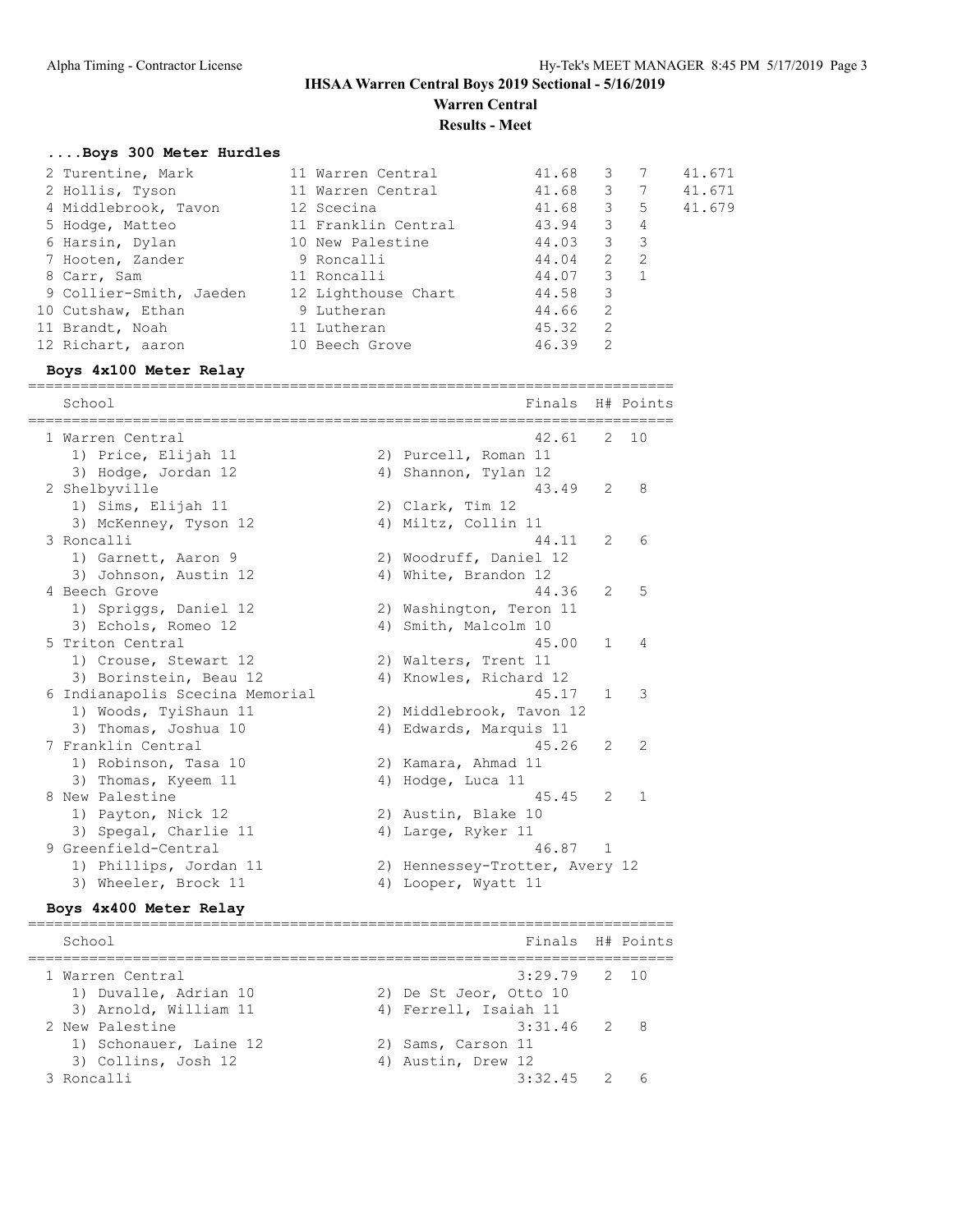#### **Warren Central Results - Meet**

#### **....Boys 4x400 Meter Relay**

| 1) Wheat, Joshua 11             | 2) Woodruff, Daniel 12 |             |                |
|---------------------------------|------------------------|-------------|----------------|
| 3) Johnson, Austin 12           | 4) White, Brandon 12   |             |                |
| 4 Shelbyville                   | 3:33.48                | $2^{\circ}$ | $-5$           |
| 1) Lux, Joe 11                  | 2) McKenney, Tyson 12  |             |                |
| 3) Miltz, Collin 11             | 4) Long, Ethan 12      |             |                |
| 5 Franklin Central              | 3:34.61                | 2           | $\overline{4}$ |
| 1) Parkhurst, Alex 9            | 2) Brinker, Steven 11  |             |                |
| 3) Kamara, Ahmad 11             | 4) Coney, Joseph 10    |             |                |
| 6 Indianapolis Lutheran         | 3:46.75                | 2           | $\mathcal{E}$  |
| 1) Miles, Rodney 11             | 2) Cutshaw, Ethan 9    |             |                |
| 3) Akins, Dante 11              | 4) Hardiman, Xavier 11 |             |                |
| 7 Greenfield-Central            | 3:50.47                | 2           | 2              |
| 1) Stoeffler, Caleb 11          | 2) Phillips, Jordan 11 |             |                |
| 3) Wickham, William 12          | 4) Oakley, Andrew 11   |             |                |
| 8 Beech Grove                   | 3:51.69                | 2           | 1              |
| 1) Marion, DeSean 10            | 2) Crabtree, Jeremy 9  |             |                |
| 3) Smith, Malcolm 10            | 4) Spriggs, Daniel 12  |             |                |
| 9 Indianapolis Scecina Memorial | 3:52.12                | 1           |                |
| 1) Rolfson, Liam 10             | 2) Linton, Jalen 12    |             |                |
| 3) Green, Jeffrey 11            | 4) Curiel, William 11  |             |                |
| 10 Triton Central               | 4:10.86                | 1           |                |
| 1) Riggins, Jonathan 12         | 2) Walters, Trent 11   |             |                |
| 3) Blake, JaQuan 9              | 4) Spegal, Andrew 11   |             |                |

#### **Boys 4x800 Meter Relay**

======================================================================= Finals Points ======================================================================= 1 New Palestine 2:14.02 10 1) Ackerman, Josh 11 2) Sams, Carson 11 3) Whitaker, Devon 11 4) Kleine, Owen 11 2 Warren Central 2 2 Warren 1982 16.37 8 1) Wills, Xavier 9 2) Bye, Keith 11 3) Goodman, Gavin 12 4) Johnson, Zechariah 11 3 Franklin Central 8:19.65 6 1) Young, Max 10 2) Hutt, Nicholas 10 3) Dosanjh, Harnoor 12 4) Hackler, William 11 4 Roncalli 8:40.65 5 1) Meinerding, Grant 12 2) Cissell, Noah 9 3) Wheat, Joshua 11 4) Croddy, Matthew 10 5 Beech Grove 8:51.96 4 1) Smith, Jordan 12 2) Lagle, Alex 12 3) Marion, DeSean 10 4) Moreno Fierro, Anthony 11 6 Greenfield-Central 9:00.89 3 1) Osborn, Tyler 10 2) Nigh, Austin 10 3) Wickham, William 12 (4) Guenin, Gage 10 7 Indianapolis Scecina Memorial 9:05.23 2 1) Green, Jeffrey 11 2) Gonzalez, Julian 11 3) Curiel, William 11 4) Bowman, Nathan 12 8 Shelbyville 1 and 19:14.61 1 1) Lay, Mikey 11 2) Browning, Jackson 11 3) Weirauch, Ben 11 (4) Lux, Joe 11 9 Triton Central 9:24.11 1) Spegal, Andrew 11 2) Goul, Grayson 11 3) Sprinkle, Owen 9 4) Baker, Jack 10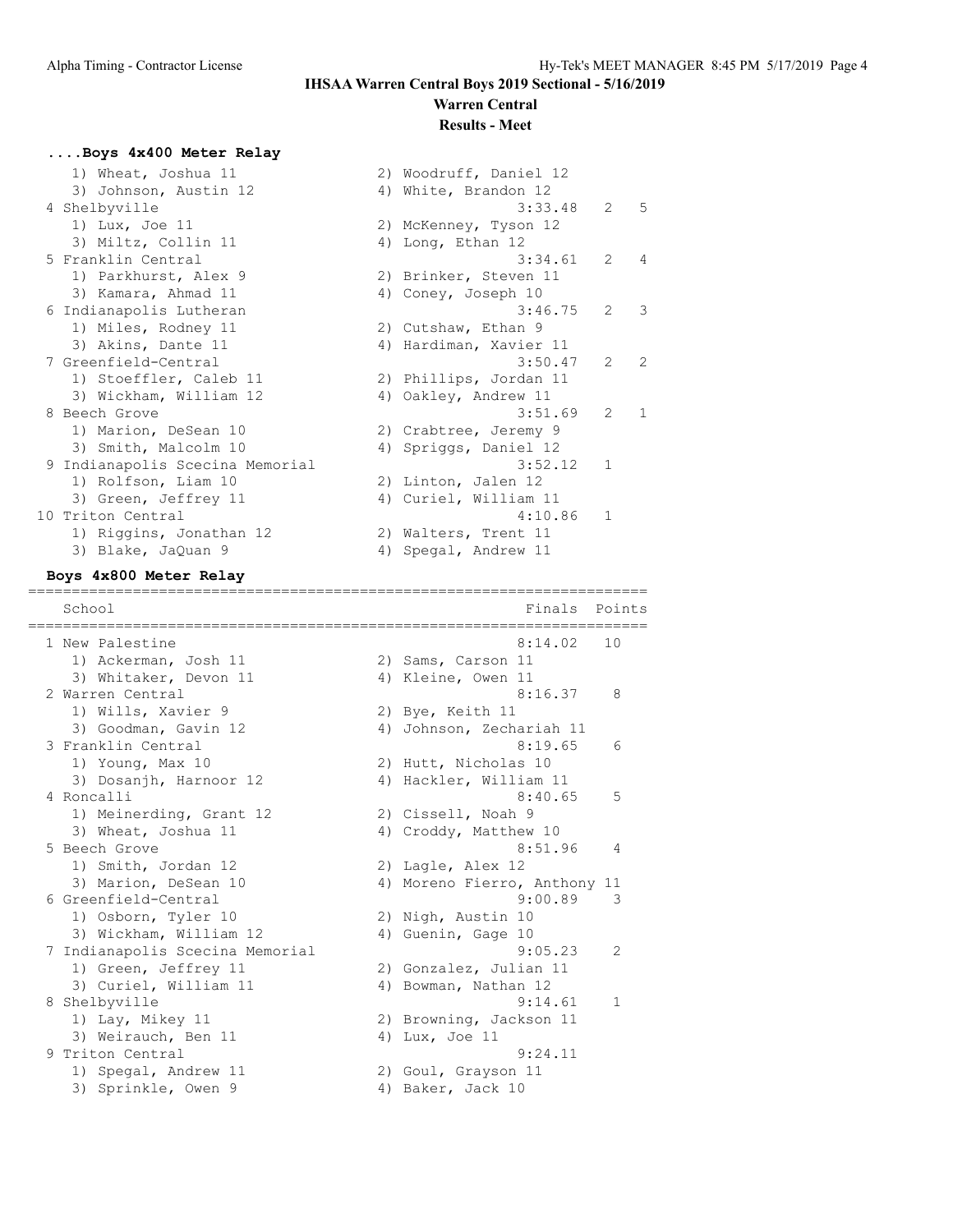# **Warren Central**

# **Results - Meet**

# **....Boys 4x800 Meter Relay**

| 10 Indianapolis Lutheran | 10:27.29               |
|--------------------------|------------------------|
| 1) Anderson, Nicolaus 11 | 2) Asher, Alden 9      |
| 3) Pasch, Jackson 11     | 4) Montgomery, Luke 10 |

#### **Boys High Jump**

| Name                                                                        | ======== | Year School                                   | Finals Points    |      |
|-----------------------------------------------------------------------------|----------|-----------------------------------------------|------------------|------|
| $5-06$ $5-08$ $5-10$ $6-00$ $6-01$ $6-02$ $6-03$                            |          | 1 Stephens, Brion 9 Warren Central 6-02.00 10 |                  |      |
| 2 Settlemyre, Ben 12 Lutheran                                               |          | P O O O O XXO XXX                             | $6 - 01.00$      | 8    |
| 5-06 5-08 5-10 6-00 6-01 6-02<br>0 0 0 0 0 XXX                              |          |                                               |                  |      |
| $5 - 06$ $5 - 08$ $5 - 10$ $6 - 00$ $6 - 01$ $6 - 02$<br>O XO O XXO XXO XXX |          | 3 Baker, David 11 Scecina                     | J6-01.00         | 6    |
| 4 Crouch, Eli 9 Roncalli<br>$5 - 06$ $5 - 08$ $5 - 10$ $6 - 00$             |          |                                               | $5 - 10.00$ 4.50 |      |
| P O O XXX<br>4 Gallagher, Sam                                               |          | 10 Roncalli                                   | $5 - 10.00$ 4.50 |      |
| $5 - 06$ $5 - 08$ $5 - 10$ $6 - 00$<br>P O O XXX                            |          | 6 Johnson, Keyonni             11 Beech Grove | J5-10.00         | 3    |
| $5 - 06$ $5 - 08$ $5 - 10$ $6 - 00$<br>O XXO XO XXX                         |          |                                               |                  |      |
| 7 Martin, Zack<br>$5 - 06$ $5 - 08$ $5 - 10$                                |          | 10 Triton Central                             | $5 - 08.00$      | 2    |
| O O XXX<br>8 Steele, David<br>$5 - 06$ $5 - 08$                             |          | 10 Triton Central                             | $5 - 06.00$      | 0.50 |
| O XXX<br>8 Clark, Tim<br>$5 - 06$ $5 - 08$                                  |          | 12 Shelbyville                                | $5 - 06.00$      | 0.50 |
| O XXX<br>10 Thomas, Kyeem<br>$5 - 06$ $5 - 08$<br>XQ XXX                    |          | 11 Franklin Central 55-06.00                  |                  |      |

#### **Boys Pole Vault**

### ======================================================================= Name Year School Finals Points ======================================================================= 1 Hargett, Cody 10 Greenfield-Central 14-00.00 10 11-00 11-06 12-00 12-06 13-00 13-04 13-08 14-00 14-04 P P P O P O P XO XXX 2 Lee, Adam 12 Greenfield-Central 13-04.00 8 11-00 11-06 12-00 12-06 13-00 13-04 13-08 14-00 P P P XO P O P XXX 3 Hutchison, Seth 10 Shelbyville 13-00.00 6 11-00 11-06 12-00 12-06 13-00 13-04 P XO O O O XXX 4 Massey, Wilson 10 Franklin Central 12-00.00 5 11-00 11-06 12-00 12-06 P O O XXX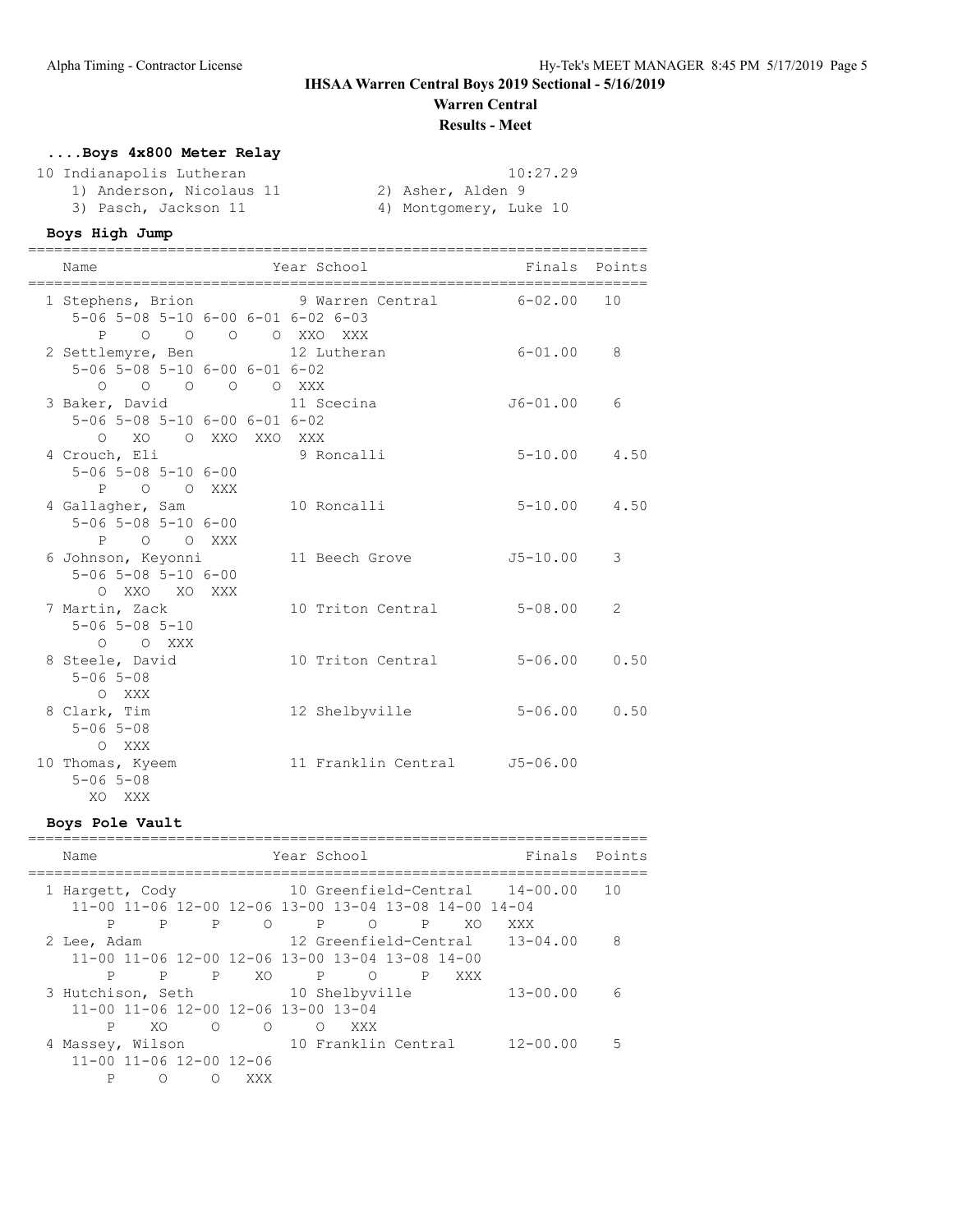**Warren Central**

**Results - Meet**

# **....Boys Pole Vault**

| 5 Worth, Spencer               | 11 New Palestine | $J12 - 00.00$ | 4  |
|--------------------------------|------------------|---------------|----|
| 11-00 11-06 12-00 12-06        |                  |               |    |
| XO.<br>$\mathbf{P}$<br>XXX     |                  |               |    |
| 6 Stephens, Brion              | 9 Warren Central | $11 - 06.00$  | -3 |
| $11 - 00$ $11 - 06$ $12 - 00$  |                  |               |    |
| $\circ$<br>XXX X<br>$\bigcirc$ |                  |               |    |
| 7 Allen, Lincoln               | 11 New Palestine | $11 - 00.00$  | 2  |
| $11 - 00$ $11 - 06$            |                  |               |    |
| XO<br>XXX                      |                  |               |    |

#### **Boys Long Jump**

| Year School<br>Name                                                                       | Finals Points |               |
|-------------------------------------------------------------------------------------------|---------------|---------------|
| 1 Price, Elijah 11 Warren Central 22-10.00 10<br>22-02 22-10 22-02.50 FOUL FOUL FOUL      |               |               |
| 2 Hooten, Zander 9 Roncalli 20-09.25                                                      |               | 8             |
| 19-07.25 20-03.25 FOUL 18-10.50 20-09.25 19-11.75                                         |               |               |
| 3 Martin, Zack 10 Triton Central 20-04.75                                                 |               | 6             |
| 16-08.75 20-04.75 19-10 19-10.25 19-11.50 FOUL                                            |               |               |
| 4 Hardiman, Xavier 11 Lutheran 120-04.75 5                                                |               |               |
| 19-08.50 20-04.75 19-07.25 19-04 18-06.75 18-08                                           |               |               |
|                                                                                           |               |               |
| 5 Looney, Aidan 11 Roncalli 20-01.50 4<br>19-05.25 20-01.50 19-06.25 18-11 19-08.50 19-04 |               |               |
| 6 Carlton, Trevon 11 Morristown 19-10.75 3                                                |               |               |
| FOUL 19-10.75 FOUL FOUL FOUL 19-10.75                                                     |               |               |
| 7 Sims, Elijah 11 Shelbyville                                                             | 19-10.50      | $\mathcal{L}$ |
| 18-09 FOUL 19-10.50 FOUL FOUL FOUL                                                        |               |               |
| 8 Burnett, Johnte 12 Warren Central                                                       | 19-09.00      | $\mathbf{1}$  |
| 19-07 19-05.75 19-04.75 FOUL 17-00 19-09                                                  |               |               |
| 9 Holman, Jacob 10 Greenfield-Central                                                     | $19 - 01.50$  |               |
| 18-11.25 FOUL 19-01.50 FOUL FOUL 16-11                                                    |               |               |
| 10 Payton, Nick 12 New Palestine                                                          | $18 - 09.75$  |               |
| 18-09.75 17-10.50 18-08.25                                                                |               |               |
| 11 Robinson, Tyler 11 Franklin Central                                                    | $18 - 05.25$  |               |
| FOUL 18-05.25 17-09.25                                                                    |               |               |
| 12 Steele, David 10 Triton Central 18-03.50                                               |               |               |
| 17-06.50 18-03.50 18-01                                                                   |               |               |

# **Boys Shot Put**

| Year School<br>Name                                                                                                         | Finals                    | Points         |
|-----------------------------------------------------------------------------------------------------------------------------|---------------------------|----------------|
| 1 Wells, Randy<br>11 Warren Central<br>$51 - 03$ $50 - 08$<br>FOUL 52-10.25 53-03 53-00.50                                  | $53 - 03.00$              | 10             |
| 12 Greenfield-Central<br>2 Helm, Tate<br>51-07 52-04 51-10 FOUL 51-03.50 52-09                                              | $52 - 09.00$              | - 8            |
| 11 Beech Grove<br>3 Fryar, Joshua<br>FOUL 48-07.25 51-01.75 FOUL FOUL 51-03                                                 | $51 - 03.00$              | 6              |
| 4 Keevers, Tucker 10 New Palestine<br>$47-01.75$ $44-08.75$ $46-05.25$ $44-01.75$ FOUL                                      | $50 - 03.00$<br>$50 - 03$ | $-5$           |
| 5 Perkins-Sullivan, Keon 10 Warren Central<br>44-11 46-09.75 47-02 FOUL 46-06 47-05.25                                      | $47 - 05.25$              | $\overline{4}$ |
| 9 Franklin Central         45-04.50<br>6 Jordan, Aataeveon<br>$45 - 01.50$ $43 - 03.25$ $45 - 04.50$<br>43-11 44-01.75 FOUL |                           | 3              |